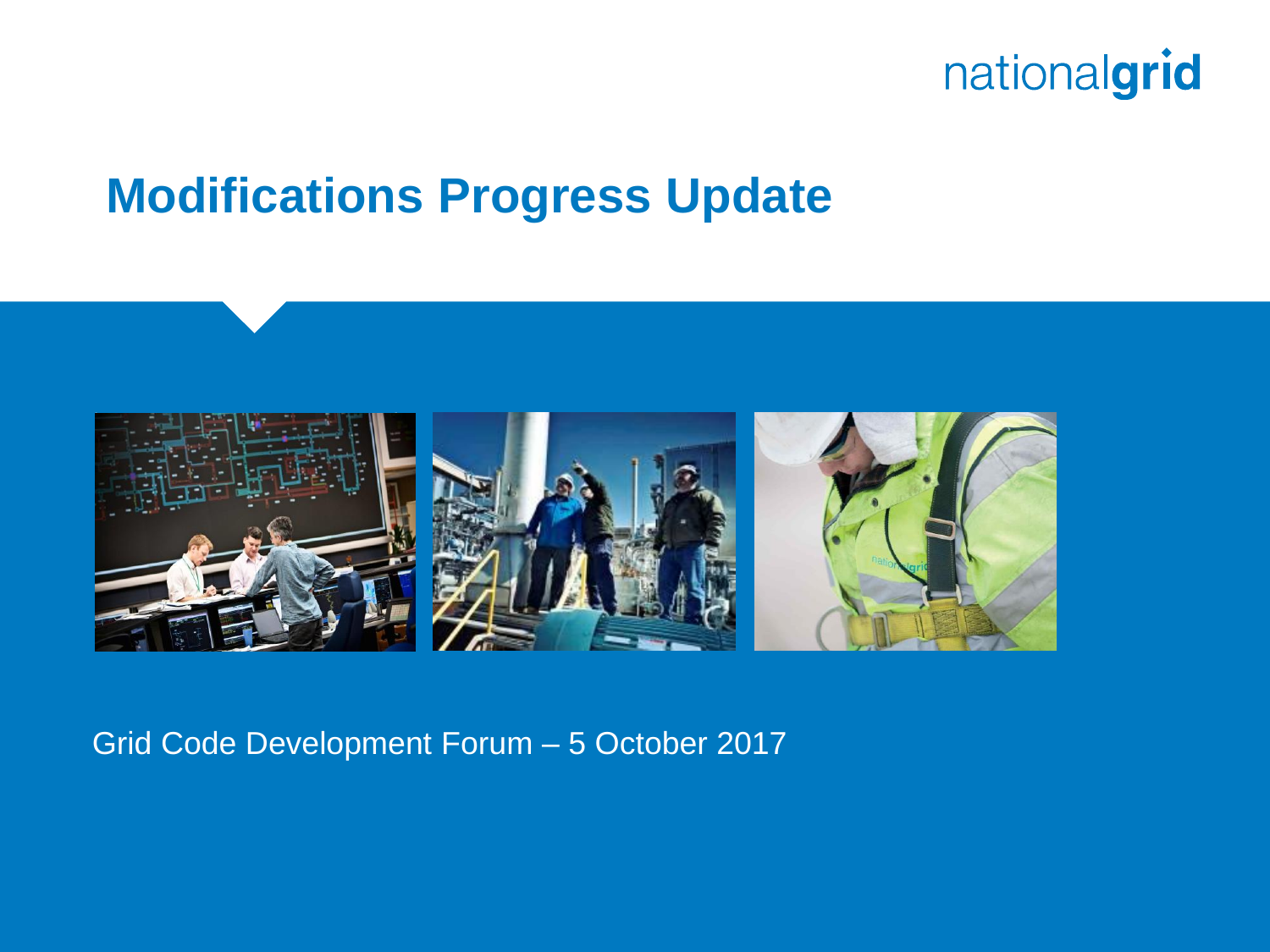### **GC0036 and GC0079**

### **Review of Harmonics Assessment Standards and Processes (GC0036)**

- This joint workgroup was established in 2010 to update the ENA administered standard on harmonics, G5/4. This standard is referenced in both codes. As the update to the standard does not directly result in code changes it is proposed to withdraw this code modification
- Ongoing discussions with Proposer and Panel around progress to date ahead of transition

### **Frequency Changes during Large Disturbances and their effect on the total system - Phase 2 (GC0079)**

- Phase 2 of the work being carried out by this joint workgroup deals with protection settings for <5MW generators and started in 2013. The driver for the work is from the System Operator, however code changes will only be to the Distribution Code and will only impact D-connected generators.
- This modification was recently consulted on and closed on 1 September 2017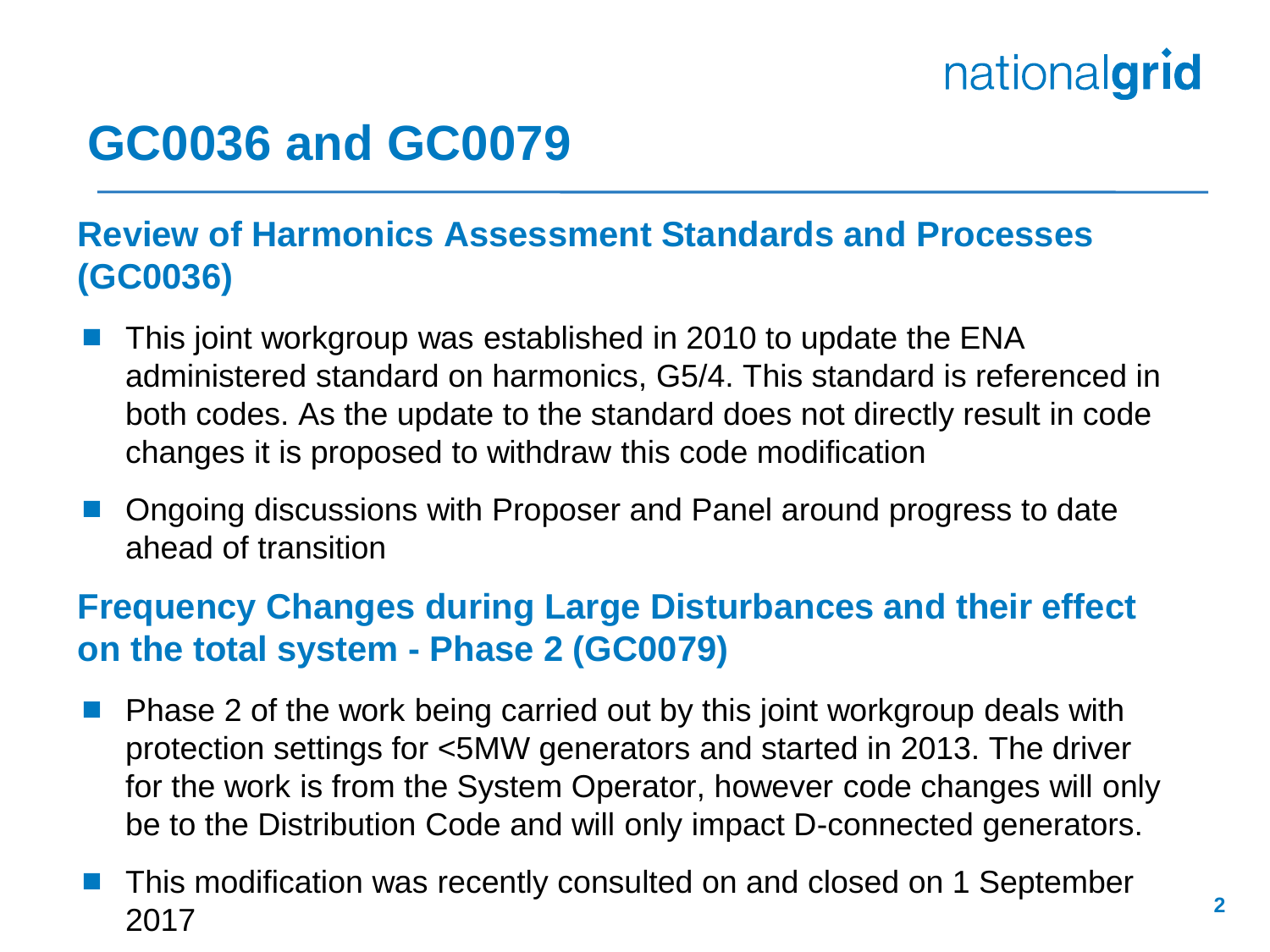### **GC0094 and GC0095**

#### **GC0094: Relevant Electrical Standards:**

 Following GC0103 being raised this modification has been withdrawn by SSE. Formal correspondence to be issued shortly

### **GC0095 Transmission System Operation Guideline (TSOG):**

 Modification/issue group on hold until formal modifications raised, initial modification to be raised Oct/Nov this year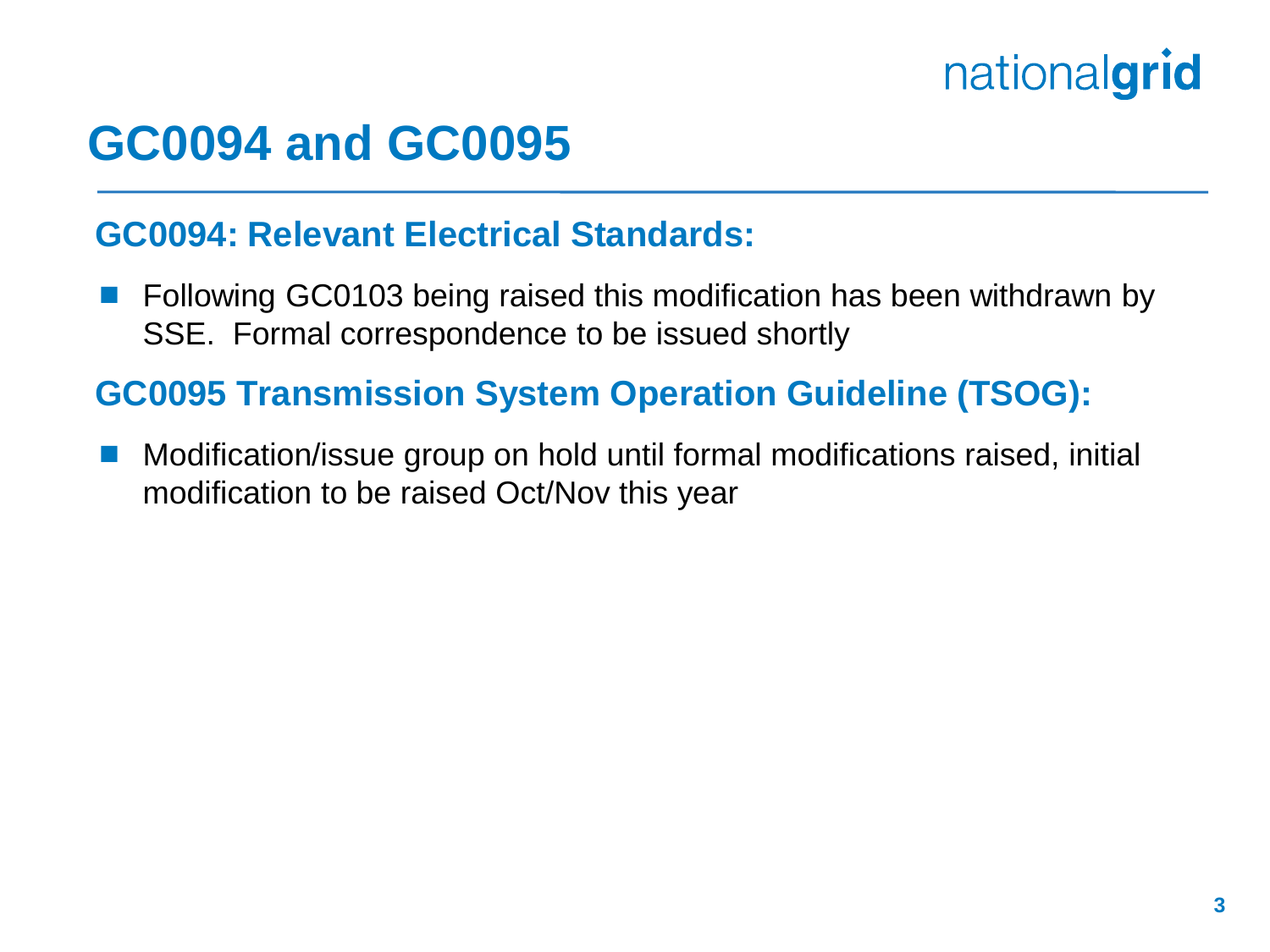### **GC0096 and GC0097**

### **GC0096: Storage, Definition and Assignment of Technical Requirements for Storage Technologies:**

- This Modification is at Workgroup stage
- The Workgroup are finalising the Workgroup Consultation. This will be issued ahead of the next Grid Code Panel meeting

### **GC0097:TERRE:**

- This Modification is at Workgroup stage
- The Workgroup Report is currently due to be presented to the January 2018 Panel meeting.
- Risk highlighted to timetable and Elexon/National Grid are working on a new timetable based around an End to end process/solution being presented to a Workgroup meeting being facilitated at the beginning of November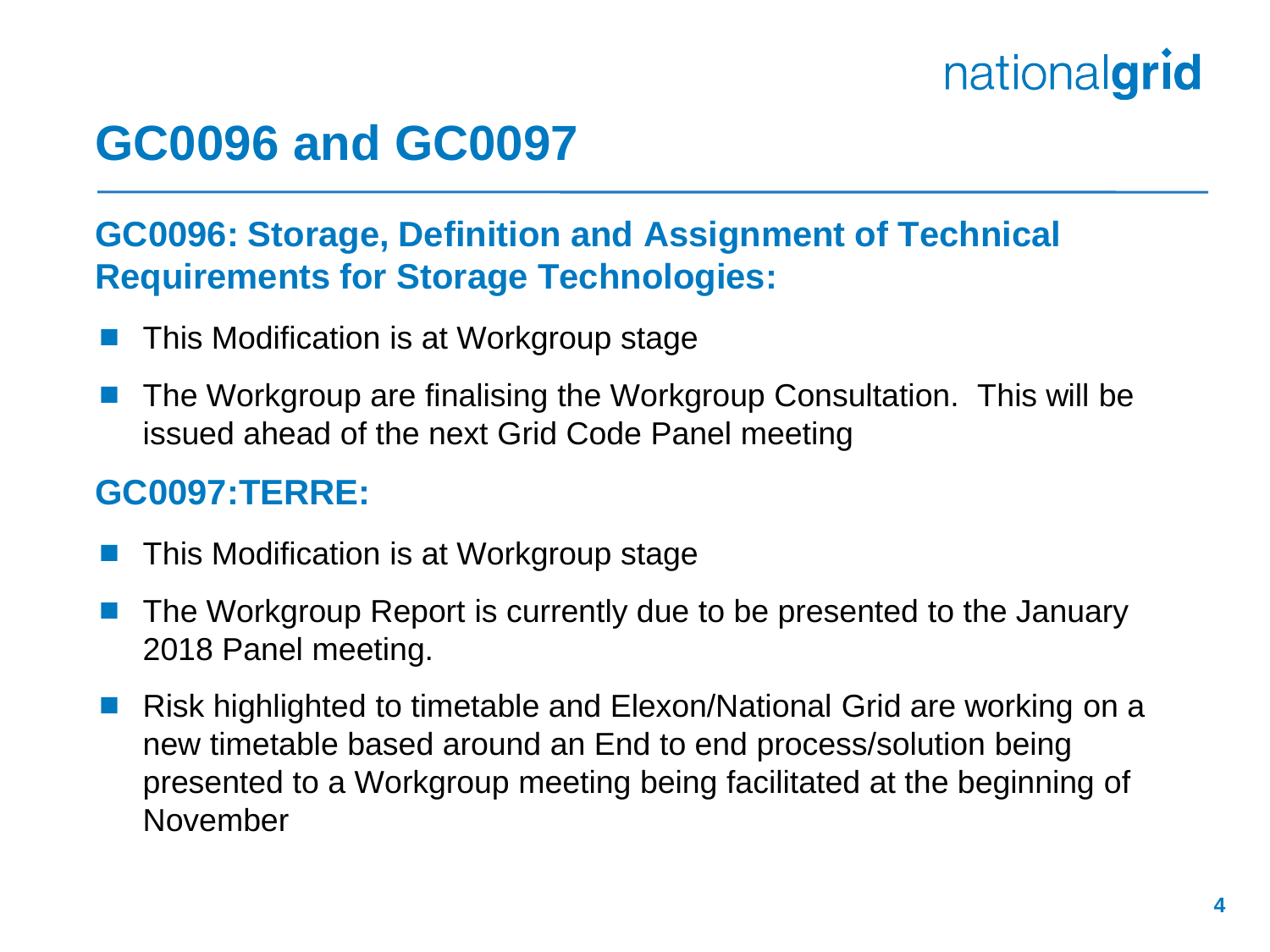### **GC0098 and GC0099**

### **GC0098: Using GB Grid Code data to construct the EU Common Grid Model in accordance with Regulation (EU) 2015/1222 (CACM) and Regulation (EU) 2016/1719 (FCA)**

 The Panel Determination vote took place on the 20 September and the Panel agreed by majority that the modification better facilitates the Grid Code objectives and should no successful appeals be received will be implemented on the **8 November 2017**

**GC0099: Establishing a common approach to interconnector scheduling consistent with the single intraday market coupling processes set out within Regulation (EU) 2015/1222 (CACM)**

- GC0099 was raised at the May GCRP. P356 has been raised at the BSC Panel and the two modifications are working as a Joint Workgroup. The Workgroup is currently drafting the Workgroup Consultation for issue w/c 9 October 2017
- **5** A two month extension to the timetable was approved at the September Panel meeting. The Workgroup Report will be presented to the December Grid Code Panel meeting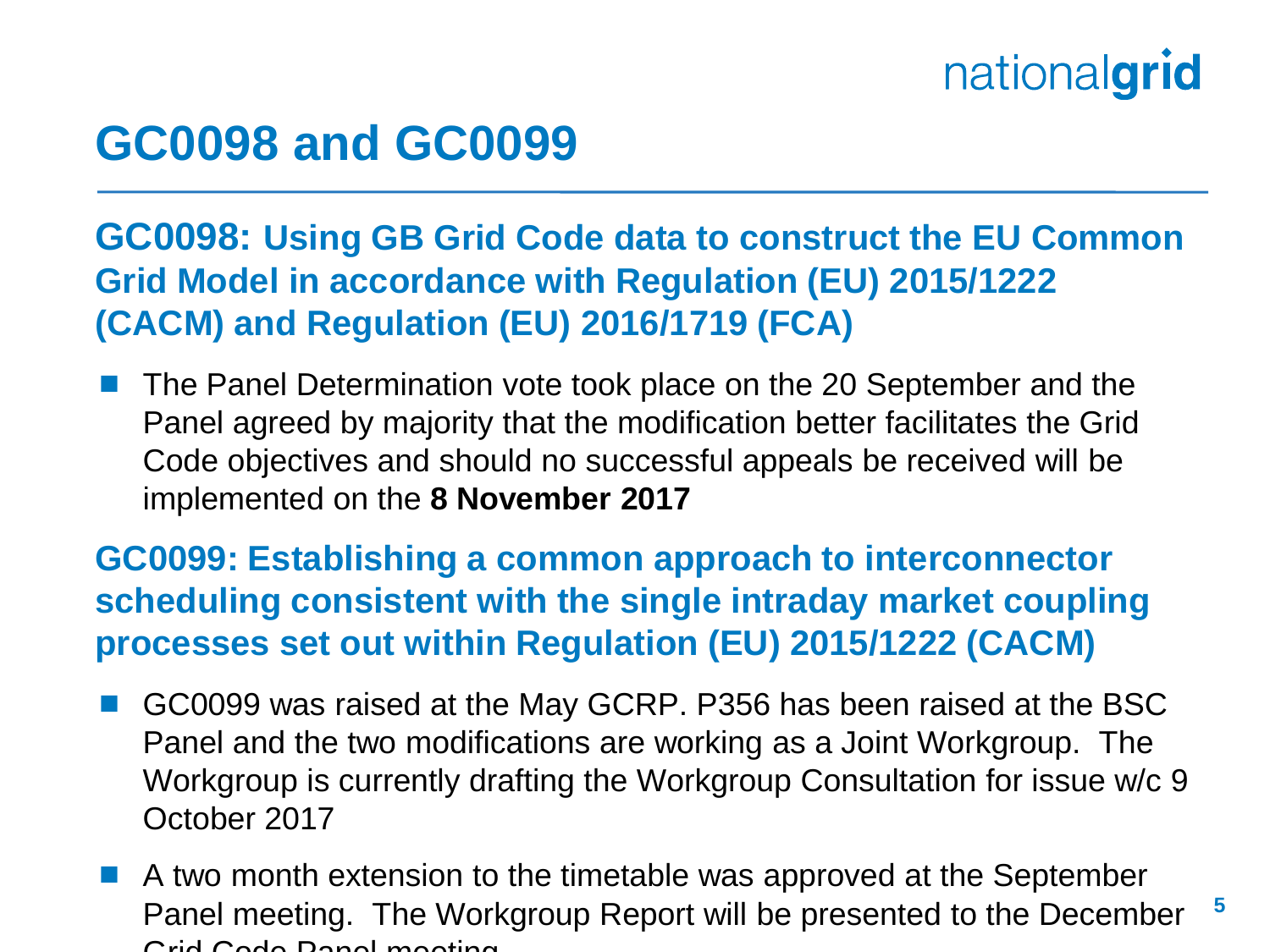## **GC0100, GC0101 and GC0102**

#### **GC0100: EU Connection Codes GB Implementation – Mod 1**

 This modification was raised at the May GCRP. This Modification was accepted and the Workgroup are due to Report back to the **November** GCRP meeting

#### **GC0101 EU Connection Codes GB Implementation – Mod 2**

 This modification was raised at the May GCRP. This Modification was accepted and the Workgroup are due to Report back to the **November** GCRP meeting

#### **GC0102 EU Connection Codes GB Implementation – Mod 3**

 This modification was raised at the June GCRP. This modification was granted a one month extension at the September Grid Code Panel meeting. The Workgroup Report for this modification is now due to be presented at the **December** Panel meeting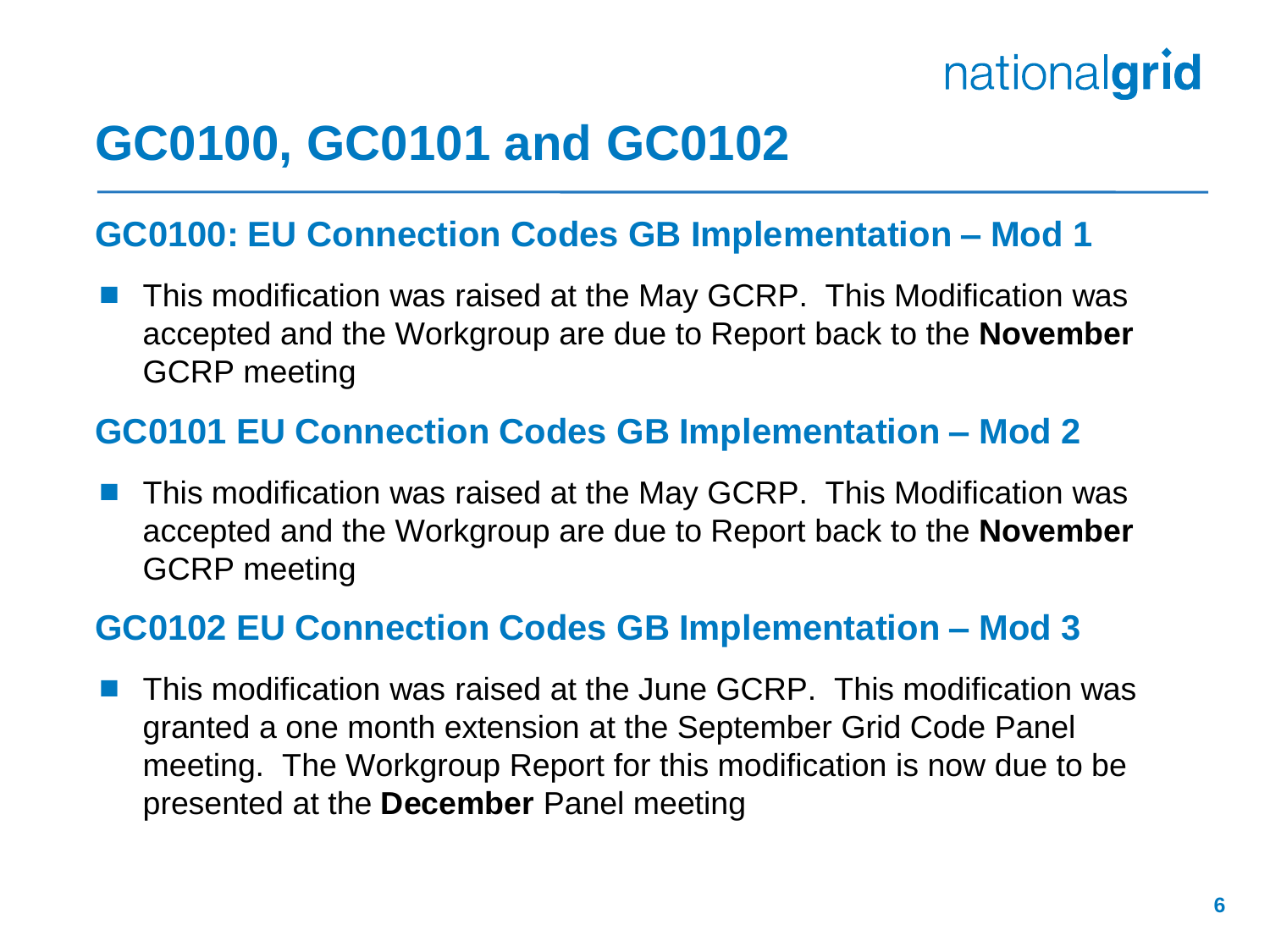## **GC0103**

### **GC0103: Introduction of Harmonised Applicable Electrical Standards**

- Raised as an urgent modification and discussed at Special Grid Code Panel meeting on 27 July 2017
- Mapping sessions to take place on 9 and 10 November 2017 to define the scope of the modification and timetable to be presented to the Grid Code Panel
- If you want to be a Workgroup member please get in touch by emailing [grid.code@nationalgrid.com](mailto:grid.code@nationalgrid.com)